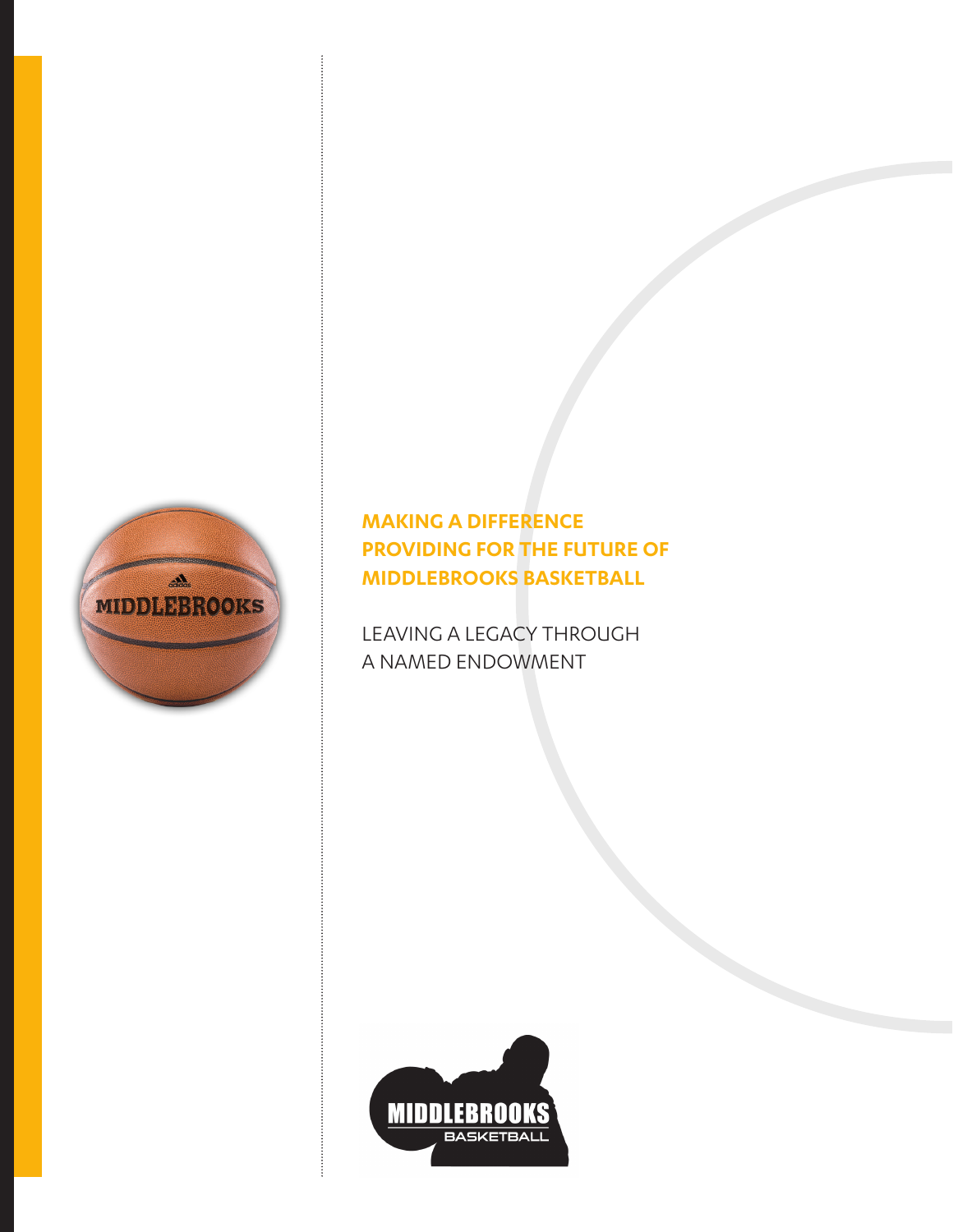The 2014-2015 academic year marks the 10th Anniversary of Middlebrooks Basketball. It is a time of celebration as we reflect on the positive change and growth that has resulted from our work at both the high school and grassroots basketball levels (i.e., Ribét Academy, 7 West Prep, Cathedral High School, Middlebrooks Academy, Team Odom, Compton Magic and Downtown Purple Ghosts), along with our past partnerships in the community with the County of Los Angeles, the City of Pasadena and the City of Palmdale. It is also a wonderful opportunity for us to thank the many community supporters that have invested and advocated for our program. To ensure our continued success and to keep the momentum of the positive academic and athletic impact Middlebrooks Basketball has had on thousands of young people, we realize the need to provide long-term resources to support continued growth and excellence. A gift to our endowment fund is the strongest statement of support a friend of Middlebrooks Basketball can make to our program.

Throughout our history, Middlebrooks Basketball has relied on the generosity of community leaders to champion our growth and success. With this support, our program has become recognized globally for the outstanding educational and basketball experience we provide, the quality of student-athletes we attract, our strong sense of social responsibility and our innovative programs & partnerships.

An endowment fund is a permanent fund in which the principal of your gift is invested and grows over time. The endowment fund then makes distributions, on an annual basis, from the interest earned on the principal of the gift to support the purpose specified by the Donor(s). We anticipate annual interest earned to be in the range of 3% - 5%. Each year, the program will withdraw the interest earned from endowment funds to be used to achieve the goals the Donor(s) has established. Any withdrawn monies not spent are reinvested into the fund to promote growth and protect against inflation.

Endowment gifts are powerful because they renew and potentially grow through annual interest. They are extremely beneficial to the program as they provide a constant, stable resource to support our vision and goals. With the creation of an endowment, you have the opportunity to leave a legacy that will support Middlebrooks Basketball in perpetuity and provide valuable resources for our continued success, now and in the future.

Contributions to the endowment funds below will help ensure Middlebrooks Basketball continues to provide the resources needed to foster the leaders of tomorrow.

## **Nutrition Program Endowment Fund**

## Funding Need: \$1.5 million

Our nutrition program is designed to provide healthy meals that are tailored to the unique dietary needs of active student-athletes. Our nutrition program also helps fight hunger, obesity and poor diet planning that we have found within the many at-risk youth we serve. We provide three (3) freshly prepared balanced meals daily (breakfast, lunch and dinner), along with access to healthy snacks throughout the day and two (2) mandatory hydration consumption periods during school day breaks. Our program also provides the Herbalife Performance 24 line of products for our student-athletes, along with meal replacement shakes and food bars.

Since implementing this nutrition program, our student-athletes have proven to have more energy, stopped falling asleep in class, are generally happier, not hungry and able to successfully navigate the rigors of the day that student-athletes must endure unlike the students that do not compete in elite level interscholastic sports.

## WHAT IS AN ENDOWMENT FUND?

#### MAKING A DIFFERENCE: OUR NEED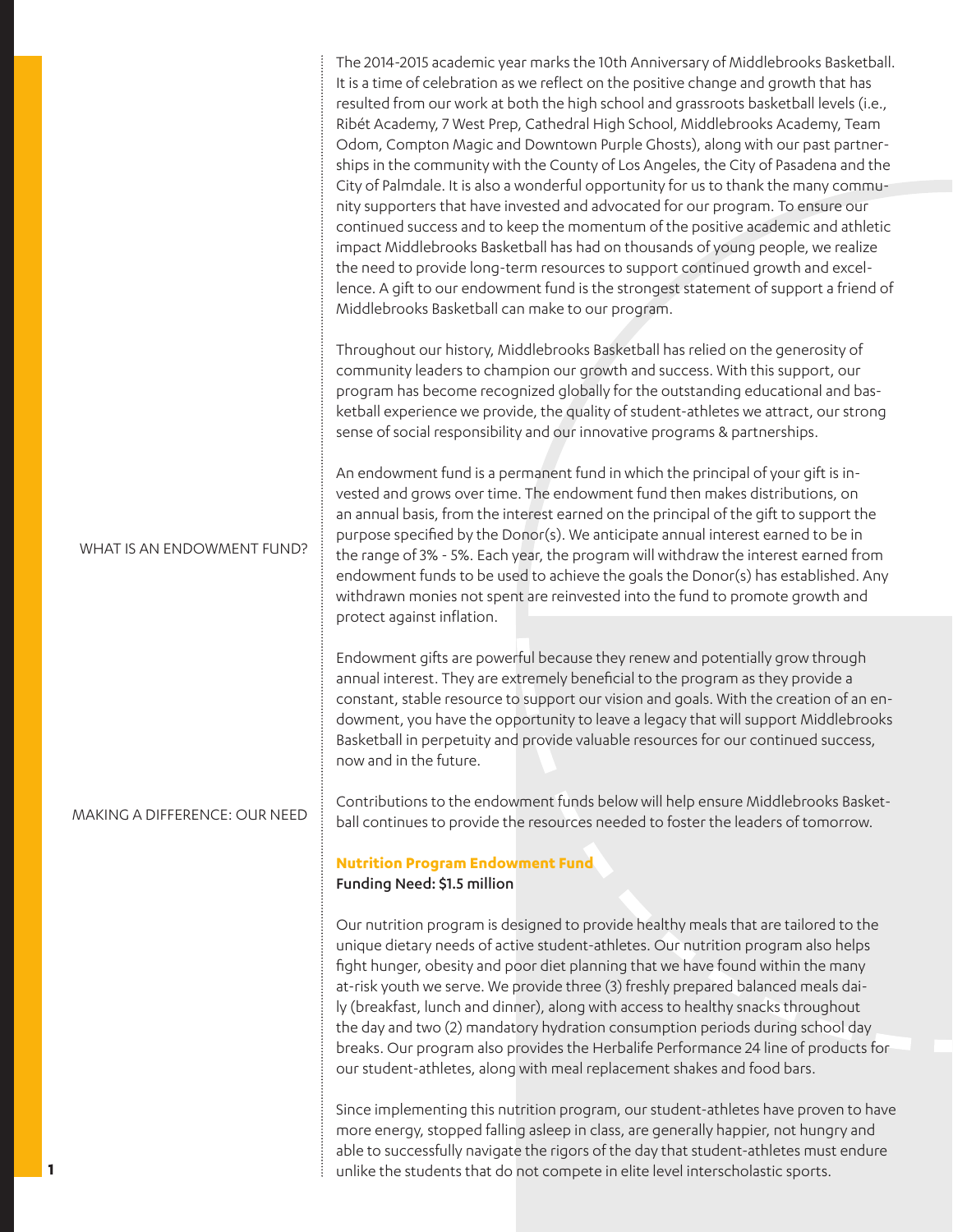#### **Academic Support Endowment Fund**

#### Funding Need: \$5 million

Middlebrooks Basketball has established itself as a leader in the development of new academic support programs designed to meet the needs of today's student-athletes and collegiate opportunities they will attract. It is highly unlikely that y will find our unique academic support program and services within any other high school basketball program in America. Different from most programs is our focus on developing study skills, providing academic recovery in specific disciplines, teaching organizational skills and monitoring student-athletes on a daily basis through our before school Academic Training Table and after school study halls and individualized tutoring sessions.

Our academic support efforts emphasize the skills necessary for success in any course of study, including the ability to communicate effectively, to analyze and solve problems, to situate issues within appropriate cultural and historical contexts and to use technology effectively. Supporting our Academic Support Endowment will enable Middlebrooks Basketball to ensure our student-athletes compete in the classroom for Valedictorian, and Salutatorian status as well as Summa Cum Laude, Magna Cum Laude and Cum Laude honors.

#### **Staffing Endowment Fund**

#### Funding Need: \$15 million

Our need for (1) full-time head coach, three (3) full-time assistant coaches, one (1) Director of Basketball Operations, one (1) video coordinator, one (1) strength & conditioning coach and one (1) athletic trainer is apparent with time commitment necessary to manage four (4) elite interscholastic teams comprised of 60 student-athletes. Modest salaries, excluding benefit packages, totals \$450,000 annually to pay for this staff.

#### **Top Priority Endowment Fund**

#### Funding Need: \$2 million

Targeting your gift to the area of greatest need allows Coach Middlebrooks the flexibility to develop and strengthen existing programs and make strategic investments in key areas. This fund recognizes that with growth and long-term planning, priorities for the program will change over time. For example, during the school year of 2013-14 we found an unexpected need to fund new technology acquisitions to support academics as Cathedral High School moved towards all books and academic resources being used exclusively on the IPad. In that we serve an at-risk population with many families below the poverty line, many student-athletes could not afford to purchase new or used IPads.

### **Student Life Endowment Fund** Funding Need: \$1 million

Middlebrooks Basketball is about developing the complete person and has much more to offer than just a great academic and athletic environment. We are committed to providing a high quality of services for our student-athletes that we believe enhances the student life experience. From health and counseling to off campus recreation and entertainment, we believe these support services and program bonding initiatives are essential to ensure all student-athletes succeed in their goal of attaining a college preparatory education. Your support of the Student Life Endowment Fund will directly benefit initiatives that will enhance the student-athlete experience **2 2 b 2 b 2 b 2 c 2 c 2 c 2 c 2 c 2 c 2 c 2 c 2 c 2 c 2 c 2 c 2 c 2 c 2 c 2 c 2 c 2 c 2 c 2 c 2 c 2 c 2 c 2 c 2**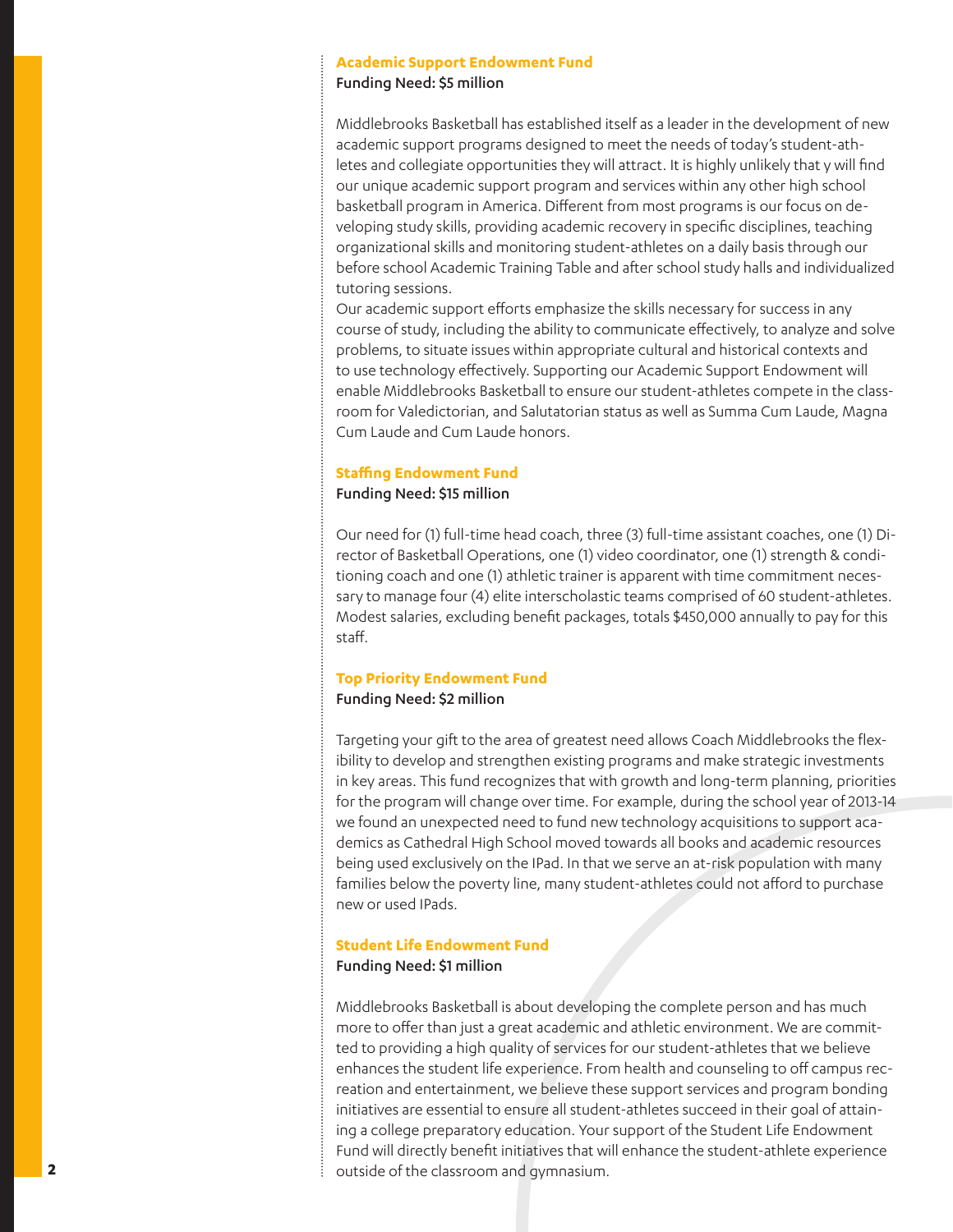## HOW TO START A FUND

This is a simple process and begins by working with Middlebrooks Basketball to discuss the many options available and the preparation of a fund agreement. This agreement will be tailored to your interests and any desired conditions will be established within this agreement.

There are minimum gifts required to establish certain types of funds. However, donors can create the fund with an initial gift and a pledge that will meet the fund minimum over the next four years.

Fund names can be created in the Donor's Name, in tribute to someone who the donor wished to honor, or a descriptive name about the fund's purpose.

## **Named Fund** (unrestricted)

## TYPES OF FUNDS

A Named Fund (unrestricted) can be set up in any of the aforementioned endowment funds and provides Middlebrooks Basketball with the flexibility to decide where the funds can most effectively be used each year as the need changes from generation to generation. Donor(s) will be informed annually as to how their investment made a difference to our program. In order to set-up a Named Fund (unrestricted), a gift of \$12,500 or a minimum pledge of \$2500 over 5 years is required.

## **Named Fund** (designated interest)

A Named Fund (designated interest) can be set up in any of the aforementioned endowment funds and allows the donor to specify an interest. For example, a donor can choose that their fund will specifically support tutoring within the Academic Support Endowment Fund. Donor(s) will be informed annually as to how their investment made a difference to our program and recognized annually within their area of interest for their gift. In order to set-up a Named Fund (designated interest), a gift of \$25,000 or a minimum pledge of \$5000 over 5 years is required.

## **Named Fund** (specified terms)

A Named Fund (specified terms) allows the Donor(s) to set up an endowment fund that has separate terms and conditions, jointly agreed upon by Middlebrooks Basketball and the Donor(s). The Named Fund (specified terms) can either be within one of the aforementioned endowment funds or support a separate specific purpose within the program. This is an alternative to establishing a private foundation and allows the Donor(s) to be involved in the process, support a passion within the Middlebrooks Basketball program, but not have to take on personal responsibility for the funds administration, investment, monitoring and reporting requirements. Donor(s) will have customized annual reports detailing how funds supported the specific terms and conditions of their endowment and will be recognized annually for their leadership gift.

In order to set-up a Named Fund (specified terms), a gift of \$50,000 or a minimum pledge of \$10,000 over 5 years is required.

Dunking Frogs Foundation is the 501(c)(3) non-profit corporation established by Coach William Middlebrooks. All donations to Middlebrooks Basketball are managed by Dunking Frogs Foundation. All forms of donation payments are made payable to Dunking Frogs Foundation.

WHAT IS DUNKING FROGS FOUNDATION?